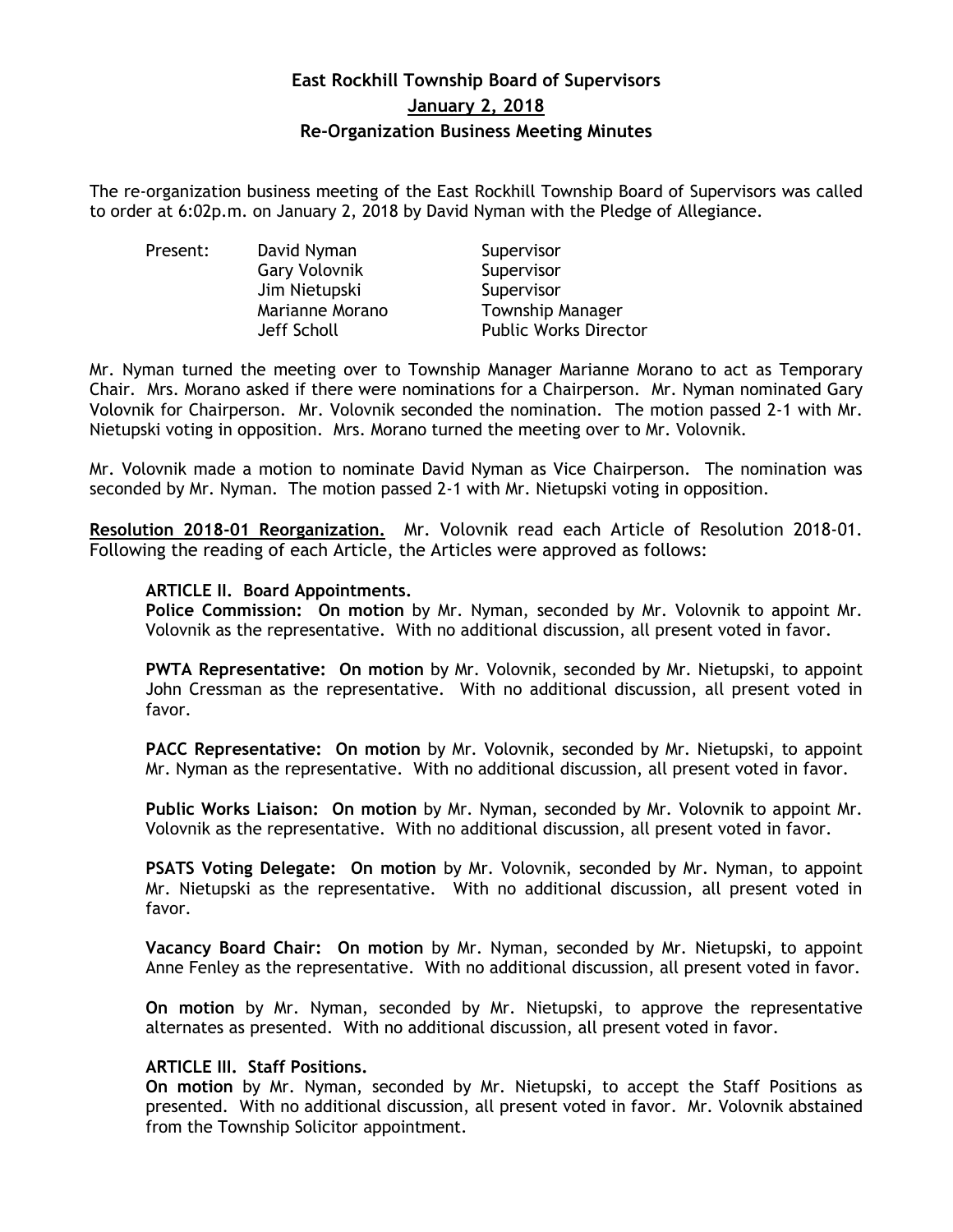# **ARTICLE IV. Financial Institutions and News Publications.**

**On motion** by Mr. Nietupski, seconded by Mr. Nyman, to accept the financial institutions and news publications as read. With no additional discussion, all present voted in favor.

#### **ARTICLE V. Planning Commission Appointments.**

**On motion** by Mr. Nyman, seconded by Mr. Nietupski, to accept the reappointment of Joseph Chellew and William Barnish to the Planning Commission. With no additional discussion, all present voted in favor.

## **ARTICLE VI. Zoning Hearing Board Appointments.**

**On motion** by Mr. Nietupski, seconded by Mr. Nyman, to accept the reappointment of Kathleen Hart to the Zoning Hearing Board. With no additional discussion, all present voted in favor.

## **ARTICLE VII. Park and Recreation Board Appointments.**

**On motion** by Mr. Nyman, seconded by Mr. Nietupski, to accept the reappointment of Stefanie Brzezicki to the Park and Recreation Board. With no additional discussion, all present voted in favor.

## **ARTICLE VIII. Joint UCC Appeals Board Appointments.**

**On motion** by Mr. Nietupski, seconded by Mr. Nyman, to accept the reappointment of John Fenley, James Kopchak and Christopher Sipes to the Joint UCC Appeal Board. With no additional discussion, all present voted in favor.

# **ARTICLE IX. Tax and Assessments**

**ARTICLE X. Real Estate Tax Exemption** 

**ARTICLE XI. Treasurer's Bond**

#### **ARTICLE XII. Employee Wages and Benefits**

**On motion** by Mr. Nyman, seconded by Mr. Nietupski, to approve Article IX, Article X, Article XI and Article XII as read. With no additional discussion, all present voted in favor.

#### **ARTICLE XIII. 2018 Township Meeting Schedule and Hours of Operation.**

**On motion** by Mr. Nietupski, seconded by Mr. Nyman, to approve Article XIII delineating and reaffirming all Township meeting schedules and Township office hours. With no additional discussion, all present voted in favor.

#### **Resolution 2018-01. ReOrganization.**

**On motion** by Mr. Nyman, seconded by Mr. Nietupski, to re-affirm Resolution 2018-01 as a whole. With no additional discussion, all present voted in favor.

#### **Resolution 2018-02. Resolution appointing the Tax Collection Committee Delegate.**

**On motion** by Mr. Nietupski, seconded by Mr. Nyman, to approve Resolution 2018-02 naming Marianne Morano and Kathleen Percetti as Primary and Alternate Voting Delegates for the TCC. With no additional discussion, all present voted in favor.

#### **Resolution 2018-03. Resolution authorizing payment of bills.**

**On motion** by Mr. Nyman, seconded by Mr. Nietupski, to approve Resolution 2018-03 as presented. With no additional discussion, all present voted in favor.